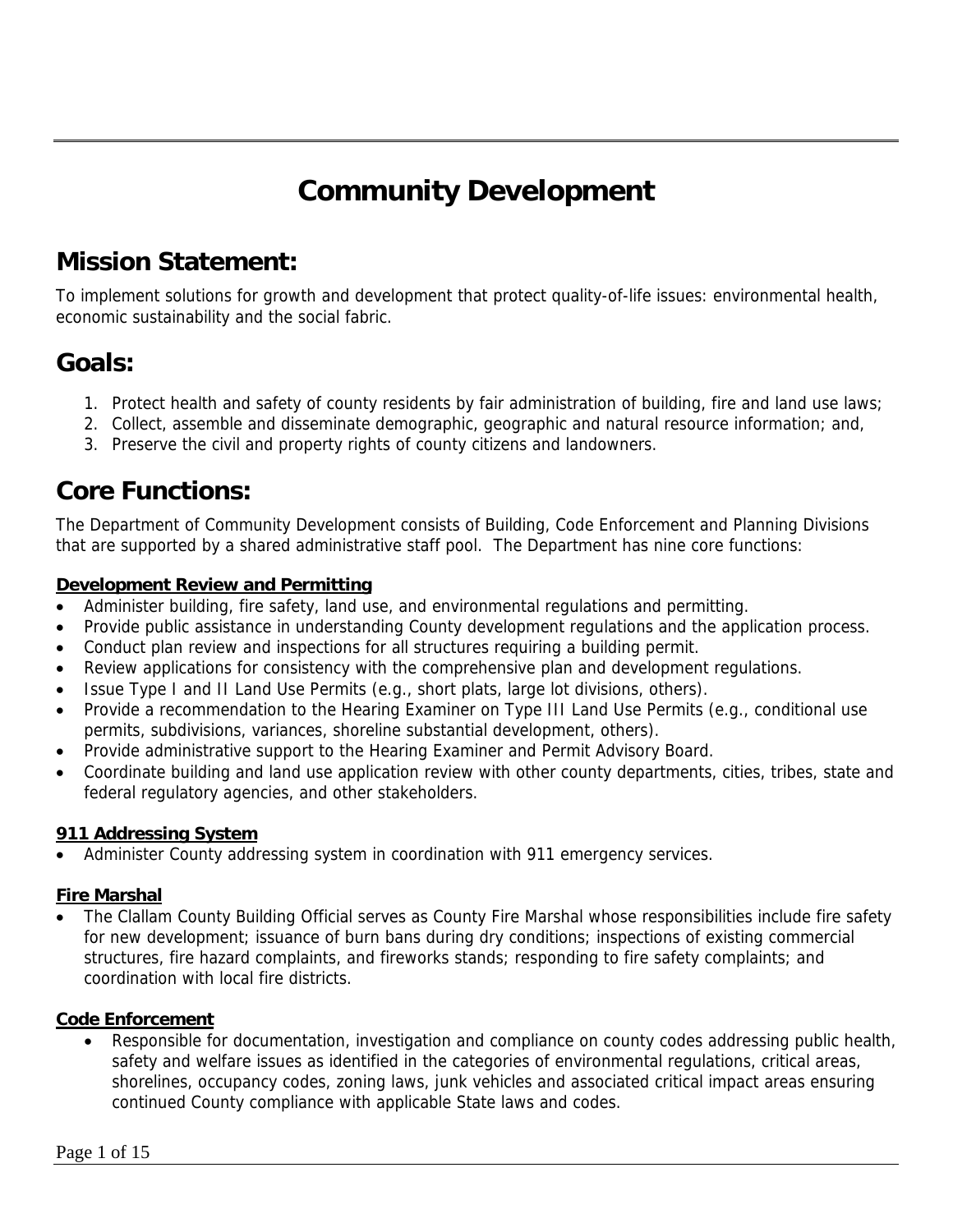• In cooperation with the sheriff's department, act as assessment, action and affected citizen coordinator in addressing of macro and micro community impact issues identified in the health, safety and welfare categories. This identification and facilitation process is accomplished through the team efforts involved in the Community Oriented Policing Program on a county wide basis and is comprehensive through focus on specified geographic impact areas.

## **Growth Management**

- Maintain, update, and implement the County's Comprehensive Plan, Shoreline Master Program, and development regulations consistent with state law and responsive to community needs.
- Seek community involvement and partnerships in growth management.
- Coordinate growth management efforts with landowners, cities, tribes, state and federal agencies, and other stakeholders.
- Process applications for Comprehensive Plan and Zoning amendments.
- Process applications on Current Use Assessment applications for tax reductions related to provisions of open space and timber management.
- Seek and manage grants to develop and implement growth management plans.
- Represent the County on various growth management related committees and work groups.
- Support growth management public outreach efforts.

# **Natural Resource Planning**

- Develop, update, and implement watershed plans, salmon recovery plans, natural hazard, flood management, and other natural resource related plans in coordination with other Departments and stakeholders (e.g., citizens, tribes, cities, utility districts, etc.).
- Seek community involvement and partnerships in natural resource planning.
- Coordinate natural resource planning efforts with landowners, cities, tribes, state and federal agencies, and other stakeholders.
- Conduct review of fish habitat and watershed restoration projects permit exemption requests.
- Seek and manage funding to develop and implement natural resource related plans.
- Represent the County on various natural resource related committees and work groups.
- Support growth natural resource public outreach efforts.

# **Geographic Information Systems (GIS) Development and Support**

- Develop and maintain geographic information (e.g., critical areas, zoning, parcels, etc.) and associated data bases (e.g., Permit System) to support Department functions and integrate with County-wide functions.
- Provide useful geographic, regulatory, resource, and community information to the building and planning divisions, other departments, other agencies, and the public.
- Provide technical assistance to other County departments and outside agencies on special projects (e.g., 911 addressing, Tsunami zone mapping, etc.) consistent with Department and county objectives.
- Coordinate and automate electronic information storage and flow to maximize department and county objectives.

# **Streamkeepers**

- Manage the County's citizen-based, volunteer watershed and stream monitoring program.
- Facilitate public involvement in stream monitoring and watershed stewardship through public outreach and training.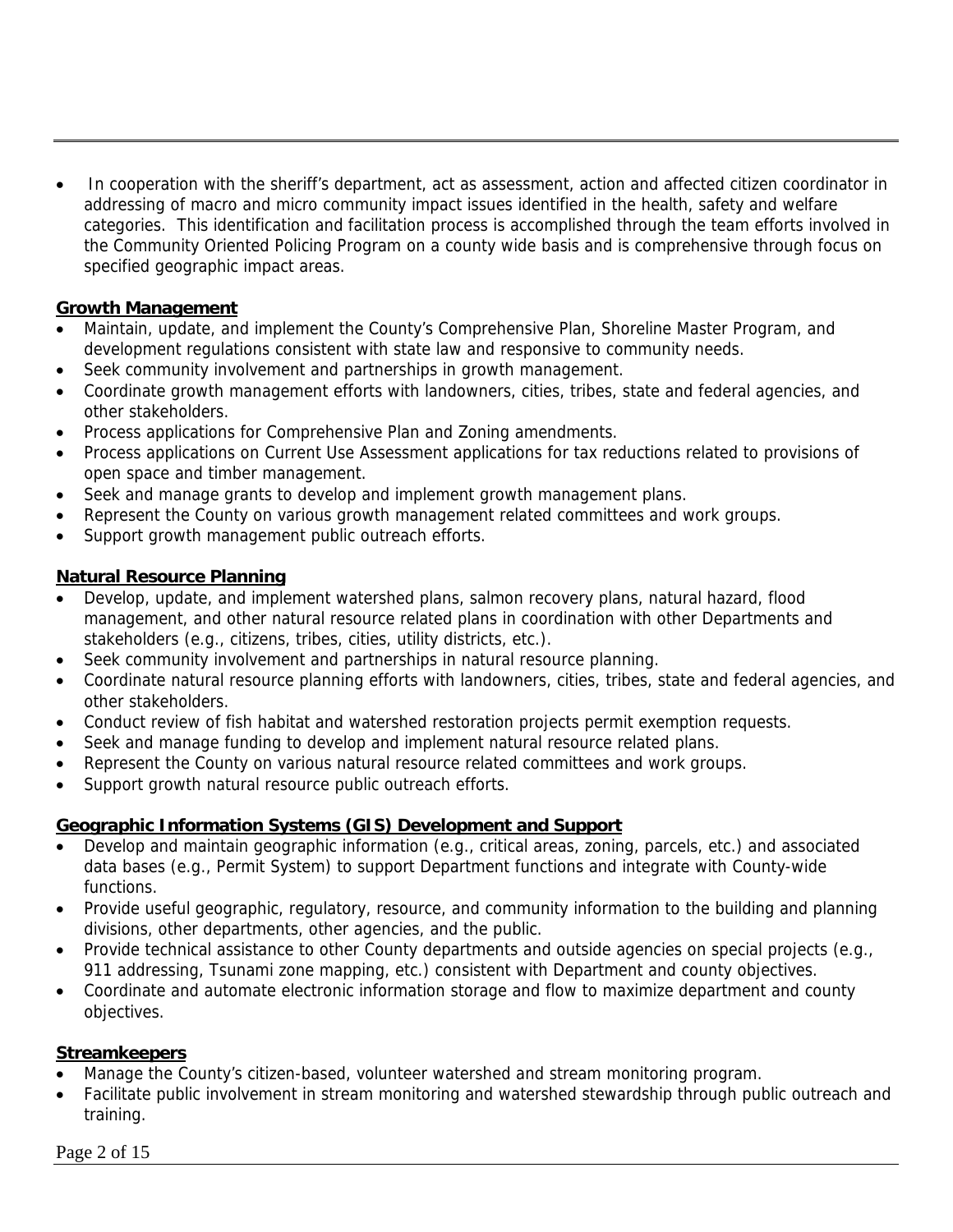- Provide useful, credible data to local natural resource planners acting to protect and restore streams.
- Assist citizens, organizations, and governments in need of special monitoring services.

## **Salmon Restoration & Recovery**

- Provide organizational development and support to help facilitate efforts of the North Olympic Peninsula and North Pacific Coast lead entities for salmon restoration.
- Manage a public grant application process for Salmon Recovery Funding Board grants which provide funding and needed salmon habitat restoration projects throughout Water Resource Inventory Areas 17 (part), 18, 19 & 20(part).
- Assist with the local grant application process for Community Salmon Funds.
- Collaborate and participate with regional salmon recovery organizations and sustainability efforts.
- Work to help further recovery of ESA-listed Lake Ozette Sockeye, Puget Sound Chinook, Hood Canal Summer Chum and steelhead, as well as other struggling salmon species particularly through the development of proposed project lists.
- Gain information about salmon recovery funding opportunities that can be shared with local lead entities, landowners and restoration practitioners.
- Educate the public about the need for salmon restoration and how they can help further recovery.

# **Appointed Boards and Committees**

• Provide administrative and technical support to the following four advisory bodies appointed by the Board of Clallam County Commissioners: Clallam County Planning Commission; Clallam County Permit Advisory Board; Carlsborg Community Advisory Council; and Clallam County Marine Resources Committee.

# **Objectives:**

## **General**

• Continue to perform core planning, permitting and environmental protection functions, as listed above.

## **Code Enforcement and Compliance**

- To develop a comprehensive set of Code Enforcement policies and procedures in the implementation of a broad based Code Enforcement program including a proactive, educational component that will increase voluntary compliance throughout the County.
- To identify, make available and utilize all applicable local, state and federal codes and laws.
- To set up a consistent and effective working policy between the DCD Code Enforcement Division and all other County departments, and agencies with overlapping jurisdictional authority.
- To effectively respond, in a timely manner, to investigative requests and complaints, based on workload and case priority systems.
- To identify and implement a comprehensive training and certification process for the Code Enforcement division which will encompass all legal and procedural requirements for state and County standards.
- Identification of and budgeting provision for state certification requirements.
- Implement an active role in the professional organizations representing statewide code enforcement professionalism and training efforts.
- As part of the county's Community Oriented Policing Team, to coordinate and deliver code enforcement services in the application of Problem Oriented Policing (POP) to address countywide crime prevention efforts affecting issues of health, safety and welfare.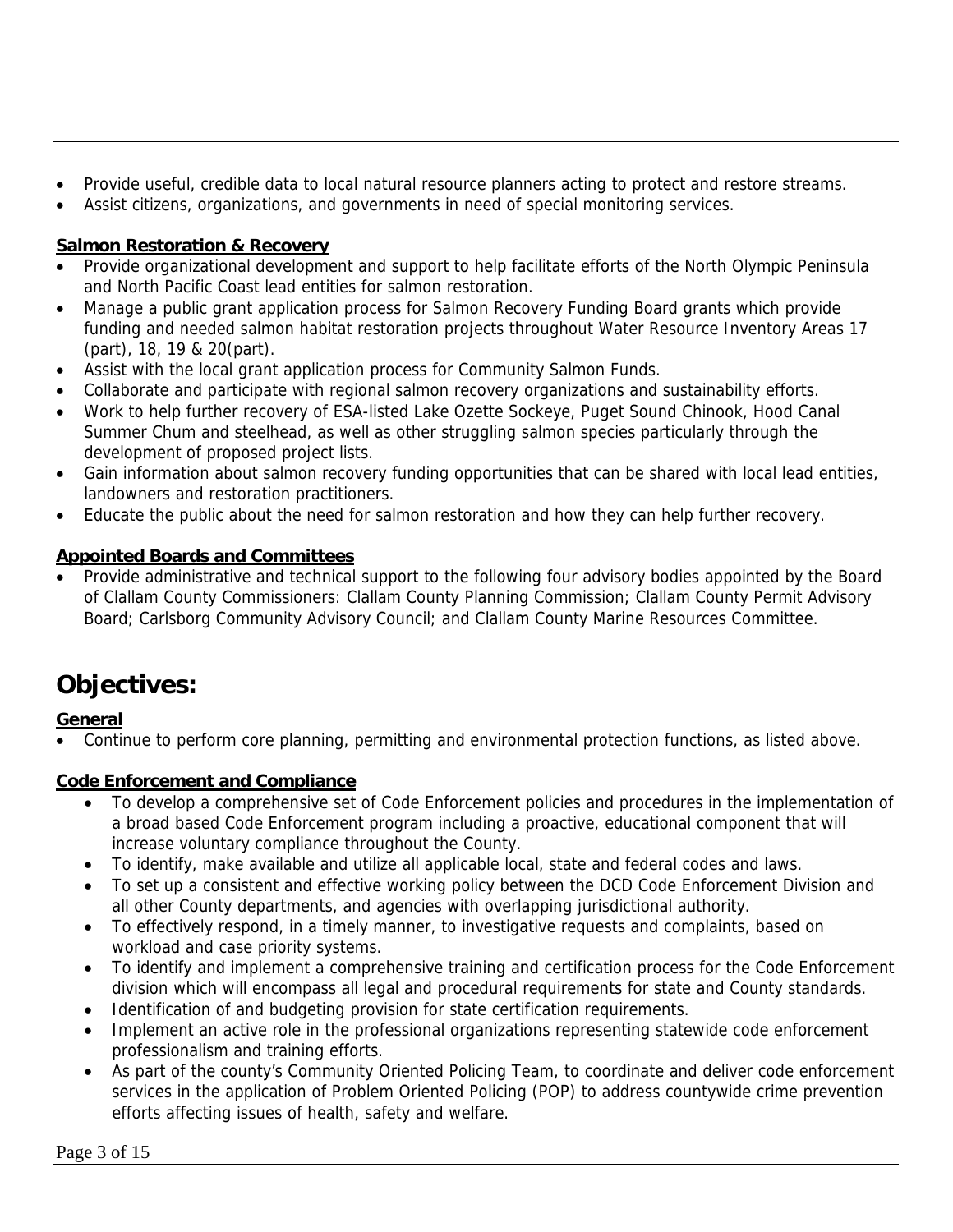• To maximize voluntary compliance agreements in the resolution of code enforcement issues through application of appropriate laws and code.

## **Development Review and Permitting**

- Evaluate core functions to identify and implement ways to improve permit processing, reporting, and tracking.
- Maintain and update public guidance information (brochures, internet, etc.) to inform the public on county development regulations and application process.
- Maintain permitting process training manual for on-going changes in department procedures.
- Adopt a Clallam County Fire Protection Ordinance.
- Work with the Washington State Department of Ecology to adopt more effective floodplain management guidelines.
- Maintain an active role in the professional organizations representing statewide building and planning professionalism, training efforts, and certifications.
- Continue to provide training opportunities for staff in the ever changing building environment.
- Upgrade Permit System software to enable implementation of several useful functions, including making permit data and processing available on the web, providing database reporting capabilities on the web, automating email communication from the permit system to staff and permit applicants, etc.
- Increase permit staff efficiency and accuracy with automatic systems to bring relevant information from other sources into the permit database (e.g. Critical Area and other geographic attributes on parcels, Assessor data on parcels, links to recorded documents and reports, etc.)

## **Growth Management Planning**

- Provide continued planning support for County response to Western Washington Growth Management Hearing Board rulings of noncompliance and invalidity *[Dry Creek Coalition & Futurewise v. Clallam County*, Case No. 07-2-0018c].
- Provide technical support and advice to the Board of Commissioners on land use and environmental planning and regulation.
- Provide administrative and technical support to the Planning Commission and various subcommittees on land use and environmental planning and regulation.
- Prepare and implement an annual work program in areas of comprehensive planning, development regulations, and shoreline management in consultation with the Planning Commission.
- Build on past and current efforts to develop and implement a comprehensive stormwater management program, including pursuing additional grants.
- Build on past and current efforts to develop and implement a comprehensive approach to wastewater collection, treatment, and reuse for the Carlsborg Urban Growth Area, including pursuing available grants.
- Process Current Use Assessment applications.
- Process Comprehensive Plan land use and zoning amendment applications.
- Continue coordinated growth management planning with cities.
- Maintain and update Department growth management web pages.
- Coordinate annual update of the Six-Year Transportation Improvement Program with the Planning Commission and Department of Public Works.
- Implement an active role in the professional organizations representing statewide planning professionalism and training efforts.
- Participate and provide support, as needed, to various appointed and technical committees including, but not limited to: Carlsborg Community Advisory Council, Clallam Bay-Sekiu Community Advisory Council,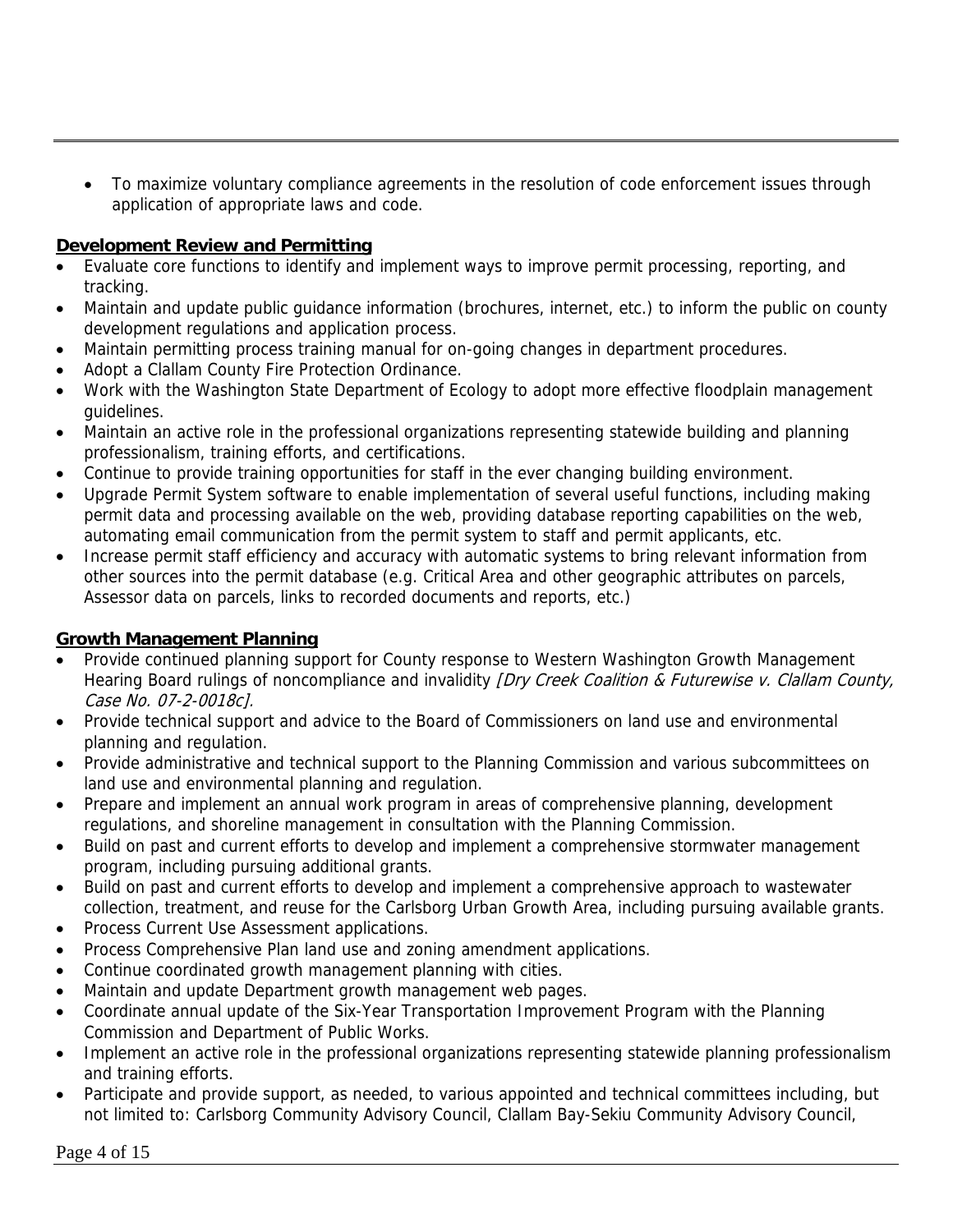Clallam County Agricultural Committee, various watershed committees (e.g., Dungeness River Management Team), Sewer Extension Coordinating Committee, and Joint Solid Waste Advisory Board.

## **Natural Resource Planning**

- Seek, implement and administer natural resource related grants.
- Develop and adopt WRIA 19 and 20 Watershed Plans.
- Continue to implement WRIA 18 Watershed Plan.
- Continue to participate in local and regional efforts for Puget Sound and salmonid recovery.
- Update and adopt a revised Dungeness River Flood Hazard Reduction Plan.
- Continue to coordinate an update of County's FEMA floodplain maps with the Department of Ecology.
- Provide continued administrative and technical support to the Marine Resources Committee.
- Continue public outreach on County watershed planning and salmonid recovery efforts.
- Continue to participate in Elwha Ecosystem Restoration Project.
- Provide County representation and technical assistance to various natural resource related committees, including but not limited to: Marine Resources Committee; Dungeness River Management Team; North Olympic Land Trust Conservation Committee; Salmon Recovery Technical Review Groups; Dungeness River Restoration Work Group; WRIA 19 planning unit; WRIA 19 Initiating Governments (IGs); WRIA 20 planning unit & IGs; Clallam River Habitat Assessment Work group, North Olympic Peninsula Lead Entity, North Pacific Coast Lead Entity, Lake Ozette Steering Committee, and Elwha Ecosystem Restoration Workgroup.
- Prepare for the Shoreline Master Program update to begin in 2009; and continue until 2011.

# **Geographic Information Systems**

- Provide increasingly useful geographic information and GIS skills to staff, public and other agencies.
- Support the GIS Steering Committee, and coordinate DCD GIS efforts with Assessor's GIS.
- Continue to integrate more data creation and maintenance into ArcGIS, utilizing its automation capabilities.
- Continue to maintain and enhance County's web site, including web access to database information (Web reports) for Streamkeepers, property documents, permitting, and further geographic integration. Upgrade aging web map server hardware and software. Test and integrate new GIS server technologies as appropriate. Increase server disk space to make more image data available on web maps.
- Create and maintain metadata for all standard, publicly available GIS datasets.
- As metadata is completed, place standard GIS data layers on a public FTP site for unassisted download. (It is hoped that this will decrease staff time spent serving routine data requests.)
- Continue to enhance integration of parcel, GIS, and Permit databases using the GIS to manage and maintain all "versions" and "history" of a given parcel, and maintain the parcel genealogy tables for the permit system.
- Convert and enhance existing integration systems to Assessor's new enterprise software when it is implemented.
- Improve integration of County GIS and addressing/road databases.
- Reconcile jurisdictional and boundary discrepancies between County parcel data and other data layers.
- Use the zoning layer that has recently been registered to parcels to support policy decisions dealing with split-zoned parcels and mapping policies. Integrate editing of parcels and zoning to preserve this registration, preserving the current capability for precise analysis and automatic population of zoning attributes in parcel databases.
- Enhance LiDAR and 3D data products, including further revision of critical area map layers.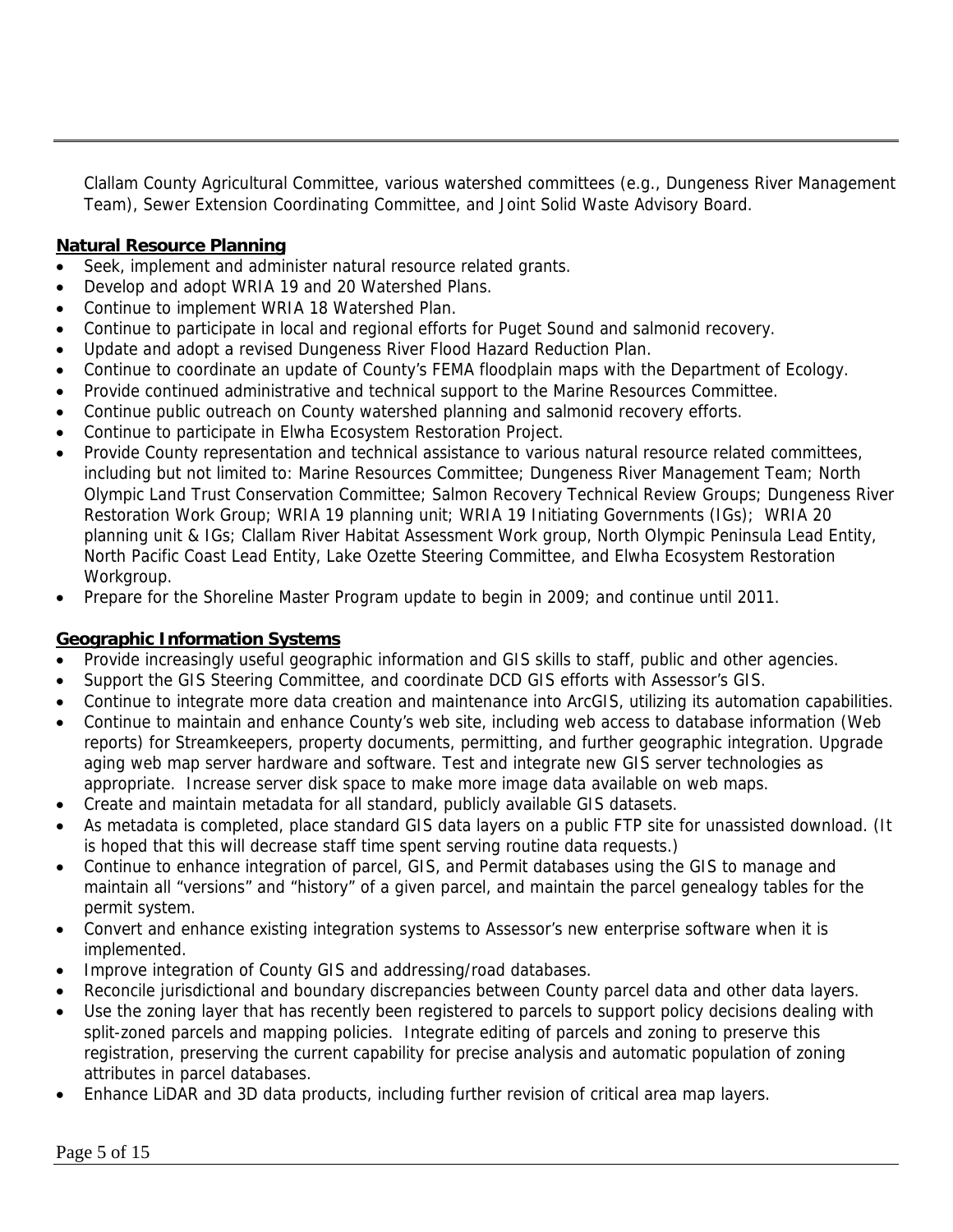- Complete the county-wide remapping of streams based on LIDAR topography, where available; and, stream threshold modeling. Continue to work with Washington DNR to integrate this remapped stream layer into their statewide stream layer.
- Update channel meander maps for the Dungeness River.
- Create an update procedure for critical area data layers incorporating new information generated through permit review. Decrease the backlog of such updates. Link map updates to the source documents electronically through GIS attributes and the permit system's document management.
- Implement recommendations from GIS 5 year plan as appropriate.
- Create an accurate GIS address layer; integrate it with DCD's address assignment and management functions, and Assessor's parcel record management.

## **Streamkeepers**

- Continue to manage collection of data by volunteers at Streamkeepers' monitoring sites.
- Review and revise Streamkeepers' monitoring program (sites, measurements, protocols, Quality Control/Quality Assurance procedures, etc.).
- Continue special projects performed at the request of clients (including DCD).
- Continue outreach, training, and educational workshops.
- Reach out to all watershed-planning, restoration, and salmon-recovery groups at work in Clallam County to collaborate on monitoring.
- Seek funding through partnerships, grants, and fee-for-service agreements.
- Manage and enhance the Clallam County Water Resources database and report on data through various media to multiple audiences.
- Conduct monitoring of WRIA 18-20 stream gauges and report observations under a renewable Ecology grant.

## **Salmon Restoration and Recovery**

- Continue facilitation, support and organizational development for North Pacific Coast and North Olympic Peninsula Lead Entity for salmon restoration and recovery.
- With the North Olympic Peninsula Lead Entity (NOPLE), transition from Shared Salmon Strategy to Puget Sound Partnership in terms of regional recovery efforts along with the Hood Canal Coordinating Council for summer chum recovery.
- With the North Pacific Coast Lead Entity, support development of coastal, regional, sustainability organization, Washington Coast Sustainable Salmon Partnership.
- Attempt to further diversify lead entity funding sources.
- Continue running public grant processes for Salmon Recovery Funding Board Grants, Community Salmon Fund and other applicable funding opportunities.
- Increase public involvement, education, and outreach.
- Continue to gain and share funding opportunities with local land owners and restoration practitioners.
- Take next steps needed to support recovery of ESA-listed Lake Ozette Sockeye, Puget Sound Chinook, Hood Canal Summer chum, and Steelhead, as well as other struggling species.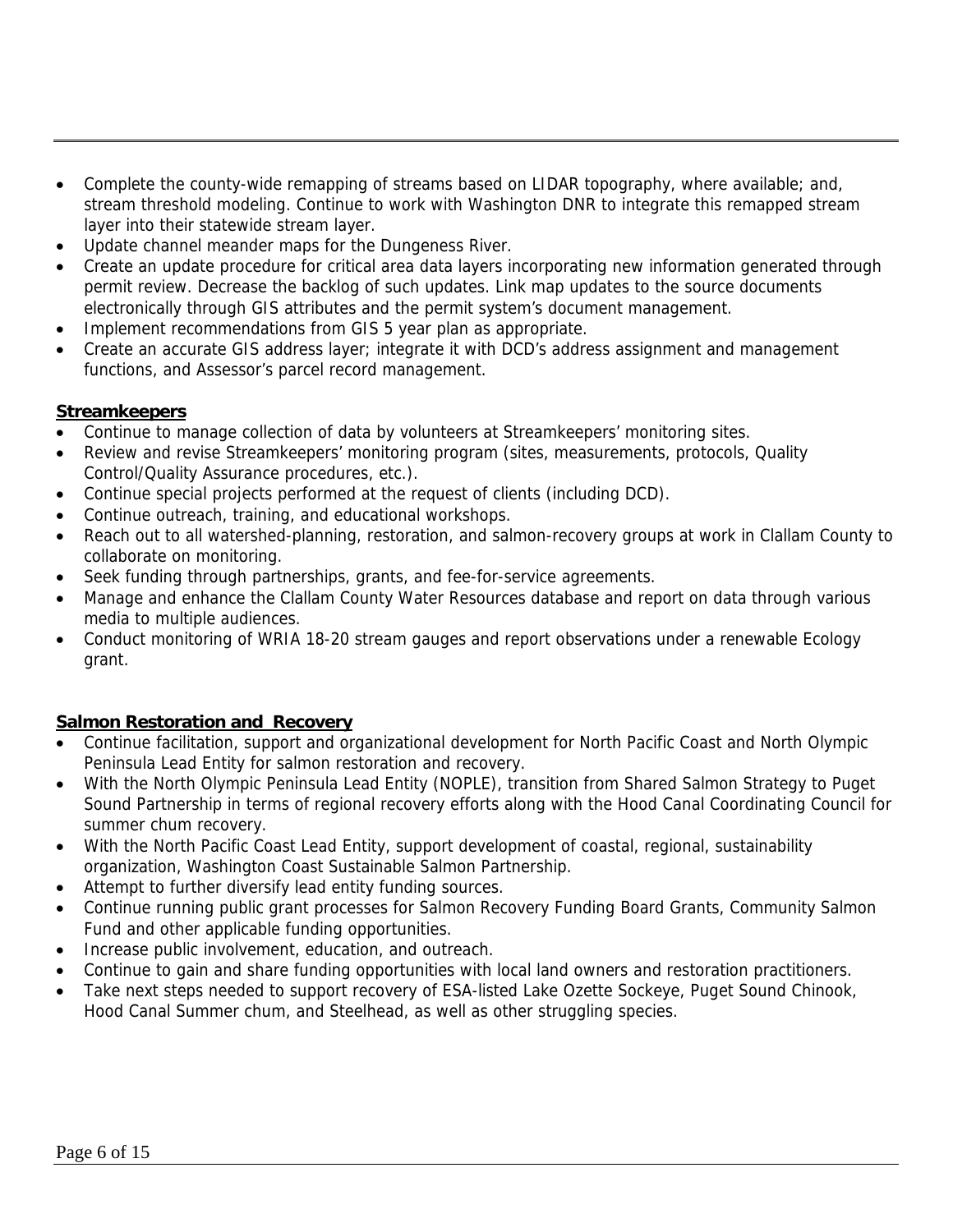# **Accomplishments in 2008:**

# **Development Review and Permitting**

- Processed building, land use, and environmental permit and approval applications (See number of permits processed under workload indicators).
- Streamlined the process for final plat review: enhanced the tracking system, automated notifications to applicants, and structured the GIS review of plat documents more efficiently.
- Provided staff support for monthly meetings of the Permit Advisory Board.
- Updated Building and Construction Code to recognize 2006 International Codes.
- Continued to enhance the use of the Permit System as a document management platform for parcel and project related documents.
- Coordinated efforts of Clallam County's Climate Action Group to reduce the County's carbon footprint.

## **Code Enforcement**

- Continued development of the Code Enforcement Division within the Community Development Department through:
	- o Continued recruitment, placement and training of ten Special Deputy Volunteers.
	- o Implementation of office location and support function processes.
	- o Development of policies, procedures and budgetary functions for division operations.
	- o Continuation of the cooperative working agreements with allied state and local agencies.
	- o Joined in initiation of the county team efforts in addressing community health safety and welfare issues through the combined efforts of the Community Oriented Policing philosophy through:
	- o Identification of critical need areas within the county which would benefit the most from neighborhood re-vitalization efforts.
	- o Successful team implementation of nine interactive Community Oriented Policing program projects, which comprehensively addressed the complete range of health safety and welfare issues that impact the county residents.
- Code Enforcement Workload Indicators:
	- o Receive, review and initially respond to incoming complaints and investigations within five business days, 90% of the time.
	- o Increase the Voluntary Compliance dispositions in all categories of code enforcement compliance case assignments by 10% to 80%.
	- o In promoting the importance of Community Oriented Policing efforts, the continued initiation of a quality-of-life-specific public education marketing program (utilizing public speaking engagements and the neighborhood watch program platforms.
	- o Promote the design and initiation of a Clallam County Code Enforcement program website for public reporting of code enforcement issues and for educational awareness.
	- o Continue the development of a volunteer based Special Deputy program in the assistance of investigative processing of code enforcement cases.
	- o Brought Code enforcement and complaint data into the Permit System, and began tracking activities there.

# **Growth Management**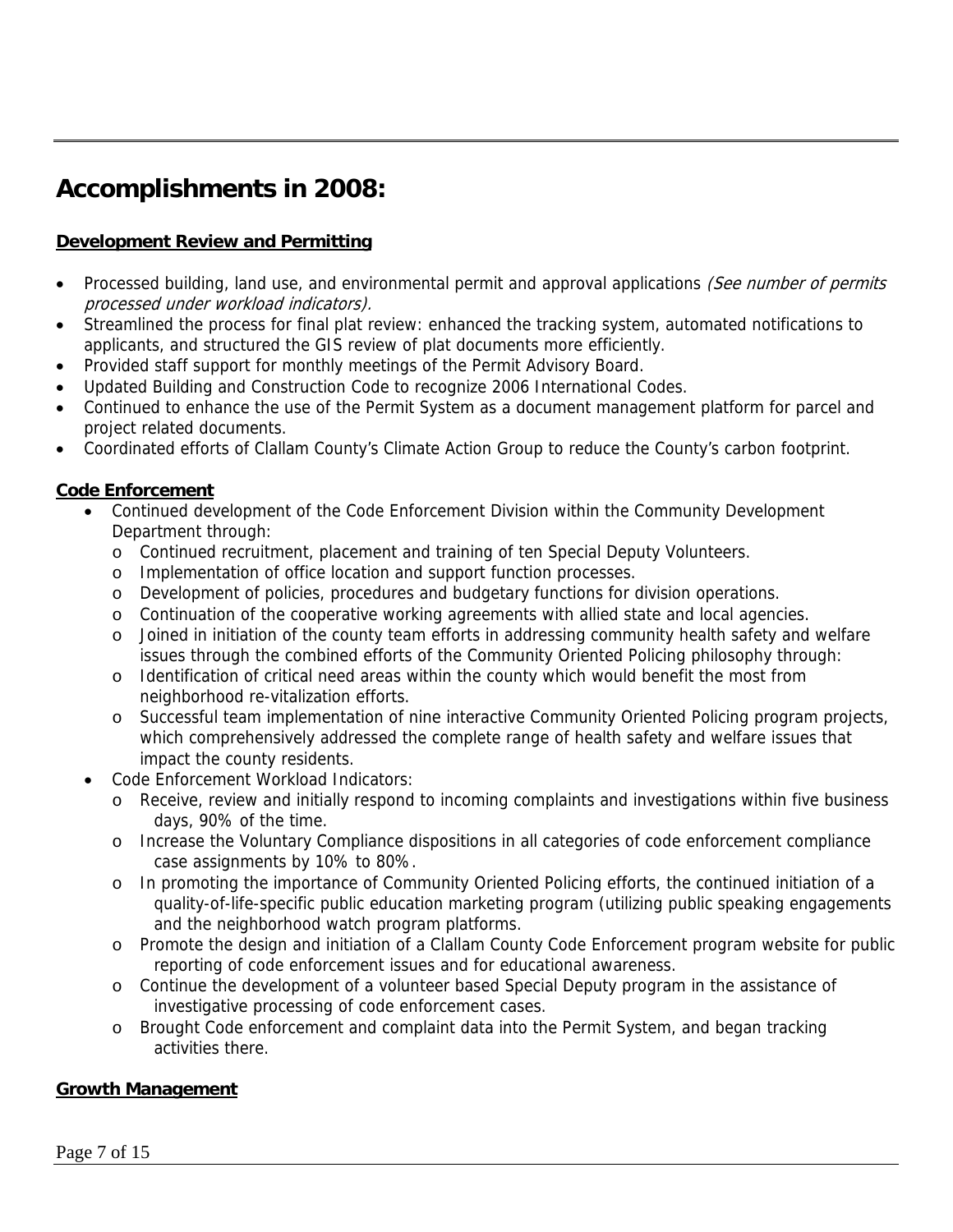- Provided planning support for County response to Western Washington Growth Management Hearing Board (WWGMHB) rulings of noncompliance and invalidity *[Dry Creek Coalition & Futurewise v. Clallam* County, Case No. 07-2-0018c].
- Administered and successfully completed the CTED Biennium Grant for the Carlsborg UGA Sewer Feasibility Study.
- Applied for and received a \$20,000 grant for development of farmland preservation strategies. Work is in progress.
- Applied for and received a \$75,000 local government stormwater grant from Ecology. Work is in progress.
- Applied for and received a \$75,000 competitive growth management grant from the state to prepare a Carlsborg UGA General Sewer/Facility Plan. Work is in progress.
- Provided staff support to develop a memorandum of agreement with PUD #1 of Clallam County to share project costs and work responsibilities for the Carlsborg General Sewer/Facility Plan.
- Prepared an EPA West Coast Estuaries Initiative Targeted Watershed Grant Application entitled "Collaborative Stormwater Management for the Sequim/Dungeness Watershed." Requested approximately \$538,000 of grant funding to complete the project. Project was selected for funding. Anticipate final contract, award, and project commencement in August/September of 2008.
- Staff support of Planning Commission regular-meetings (generally meet twice a month) on 2008 work program issues. Anticipate 5 or more special-meetings prior to end of 2008 to respond to WWGMHB ruling.
- Staff support of the Planning Commission Agriculture and Home-based Sub-committee to develop draft recommendations to update County home based business standards, agriculture definition, and related policies and standards.
- Prepared draft airport overlay district with the Planning Commission to update and replace current rules, including specific updates applicable to the Sequim Valley Airport.
- Held multiple work sessions with Planning Commission to develop work program to update County mineral resource land designations, policies, and development regulations.
- Held several work sessions with the Planning Commission on the City of Port Angeles request to update the unincorporated Port Angeles UGA with City equivalent zoning.
- Reviewed the Draft Clallam County Small Project Stormwater Manual with both the Permit Advisory Board and Planning Commission.
- Processed approximately 45 current use assessment applications for open space and forest land enrollment.
- Processed an approximately 47 to 60 acre proposed land use and zoning change from urban residential to industrial within the unincorporated Port Angeles UGA.
- Continued to provide support on two IAC farm preservation grants in partnership with Friends of the Field and others.
- Continued work on updates to the County's subdivision, special events, and open space codes.
- Co-sponsor of a Low Impact Development Workshop held at the Jamestown S'Klallam Tribal Center in February 2007.
- Participant at Dungeness Water Executive Committee and other meetings related to in-stream flow rulemaking for WRIA 18.
- Participate at monthly meetings with City of Port Angeles to discuss and coordinate area planning and infrastructure issues.
- Provided landowner assistance on growth management planning (e.g., zoning amendment pre-application conferences, growth planning for Battelle site, etc.).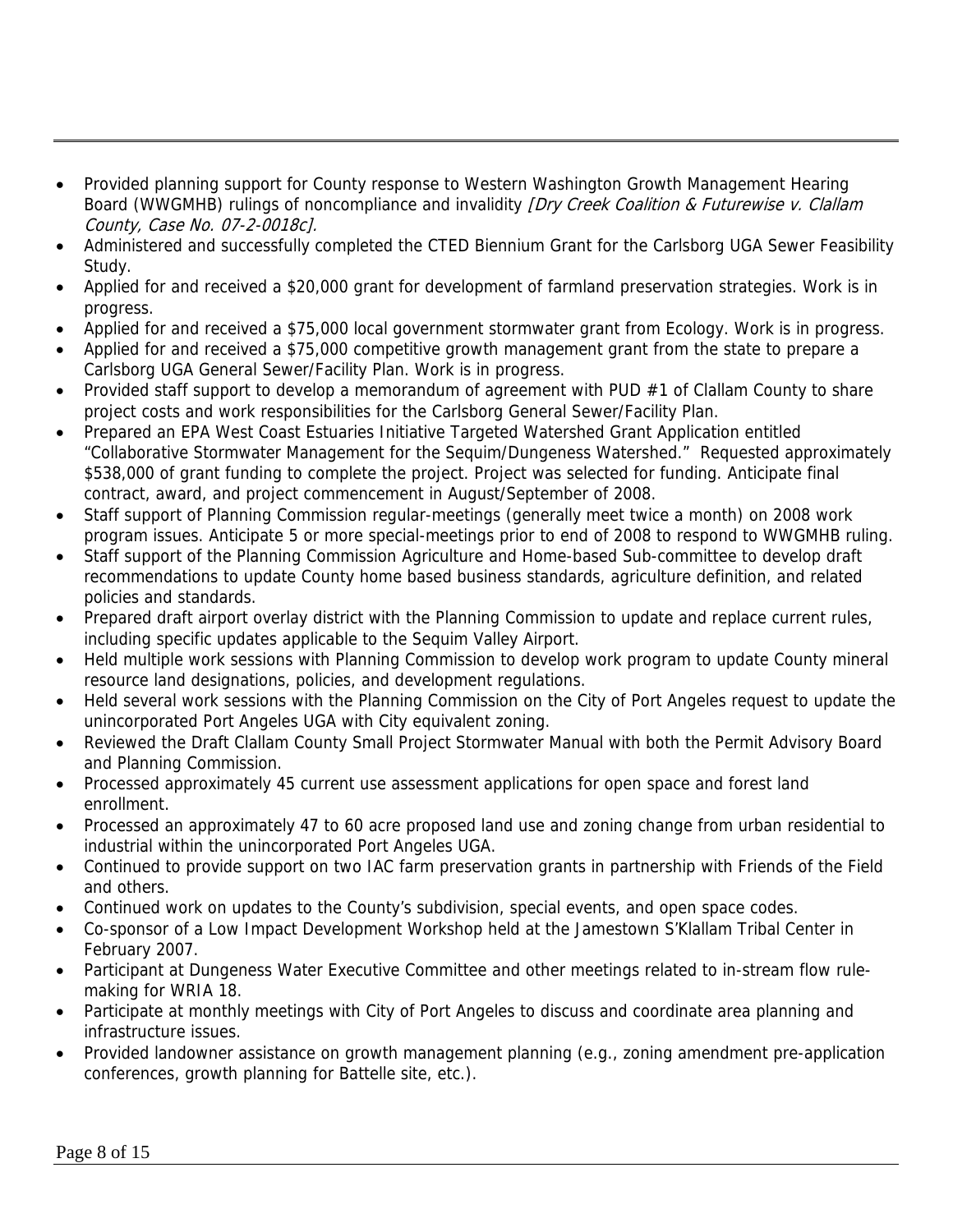#### **Natural Resources**

- Continued WRIA 18 Watershed Plan implementation, including coordinating the Elwha-Morse Management Team, supporting the Dungeness River Management Team, and initiating a water conservation outreach program.
- Continued implementation of the WRIA 18 salmonid recovery plan.
- Led effort to develop the WRIA 19 salmonid recovery plan.
- Managed restoration projects on the Dungeness and Elwha rivers; conducted studies on the Clallam River.
- Continued to coordinate the WRIA 19 watershed planning process.
- Presented results of salmon habitat restoration projects at regional meetings and conferences.
- Continued to serve as lead staff for Elwha Ecosystem Restoration Project.
- Led efforts to create fish passage in the Elwha estuary.
- Initiated efforts to design a set back of the Army Corps dike in the lower Dungeness River, including property purchase and set back engineering details.
- Decommissioned septic system and wells, and removed houses on lands purchased by the County within the estuarine floodplain of the Dungeness River.
- Supported efforts of WDFW and Jamestown S'Klallam Tribe to seek funding for further Dungeness estuary restoration. Coordinated Clallam River Workgroup and Clallam River habitat assessment project.
- Secured conservation easements through the North Olympic Land Trust, including protection of key riparian and pocket estuary habitat on the Strait of Juan de Fuca.
- Provided both administrative and technical assistance to the Marine Resources Committee.
- Provided technical guidance for salmon recovery projects throughout Clallam County.
- Served as liaison between local groups and NASA researchers to identify NASA tools that will provide value to watersheds.
- Successfully managed 16 major grants, including:
	- **Marine Resources Committee**
	- **Dungeness River Estuary Restoration**
	- **Dungeness Flood Hazard Plan**
	- Conservation Stewardship
	- Clallam River Habitat Assessment
	- **WRIA 18 Watershed Council**
	- **WRIA 18 Water Conservation**
	- **WRIA 19 Watershed Planning**
	- **WRIA 19 Turbidity and Sediment Monitoring**
	- **Dungeness Dike Setback**
	- **Elwha Estuary Restoration**
	- **Puget Sound Watershed Integration**
	- Stream Gaging in WRIAs 18 and 19
- Staff support and/or County representative on following natural resource related work groups: Marine Resource Committee Dungeness River Management Team Elwha-Morse Management Team; North Olympic Land Trust Conservation Committee; NOPLE and NPCLE Salmon Recovery Technical Review Group; Dungeness River Restoration Work Group; WRIA 19 planning unit; WRIA 19 Initiating Governments; Clallam River Habitat Assessment Work Group; North Olympic Peninsula Lead Entity; Lake Ozette Steering Committee; Elwha Nearshore Consortium; and Elwha Ecosystem Restoration Workgroup.
- Provided environmental review on development permits and environmental code violations.
- Supported efforts of the Puget Sound Partnership: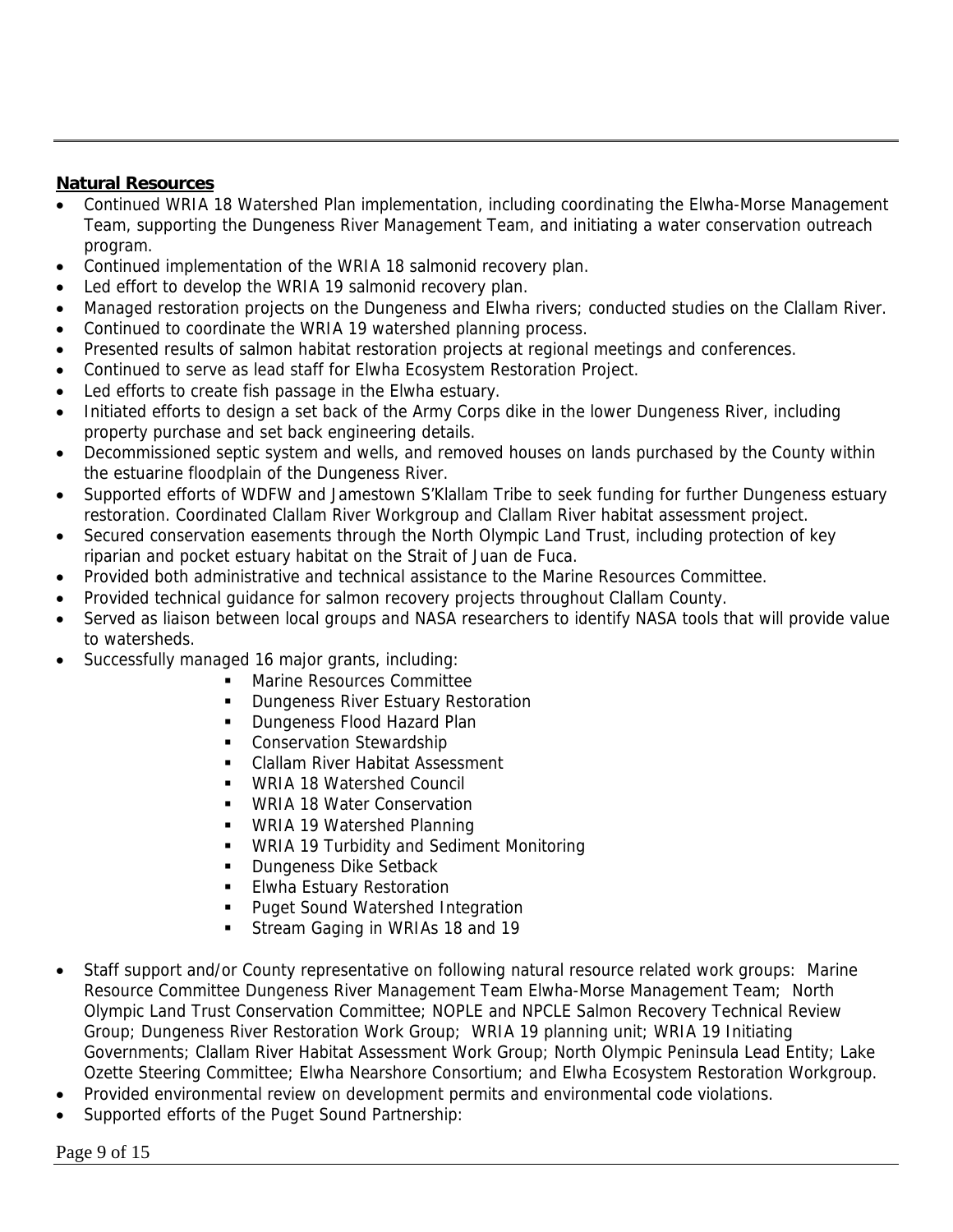- o Project lead for the Strait Action Area Organizing Conference, which brought together over 80 participants in order to prepare for developing the Strait portion of Action Agenda for the Puget Sound Partnership.
- o Served on the Strait Action Area Workgroup, which fine-tunes the Strait's elements of the Action Agenda
- o Provided work products for and participate in Partnership meetings, workshops, and conference calls.
- Collaborated with area tribes, governments and non-profit organizations in developing a salmon recovery project list which will be submitted to Puget Sound Partnership and the State Legislature.

## **Geographic Information Systems (GIS)**

- Maintained and updated Department information on Internet.
- Update and maintenance of data layers.
- GIS and Database support for comprehensive plan and watershed planning efforts.
- Implemented a complex and robust parcel data integration system between Assessor, GIS, and permit systems bringing parcel data to an unprecedented county-wide currency. Further enhancement will continue through the year, including GIS maintenance of the parcel genealogy tables (once the permit software is upgraded to the current version).
- Assisted Dept. of Health and Human Services in a grant-funded project to implement a Septic Operation and Maintenance (SOM) program, which will result in the creation of about 16,000 new SOM cases that will be updated from automated data exchange with the e-Onsite, on-line inspection tracking service. (project is ongoing)
- Upgraded PermitPlan software and reports. Some debugging remains, but this major upgrade should be completed this year.
- Provided fee supported GIS products to the public (e.g. LiDAR contours, data layers).
- Assisted on review of final plats and surveys.
- Using the Clallam River pilot project data, we worked with DNR to establish project guidelines and policies necessary to integrate Clallam County's countywide stream mapping into the DNR's statewide hydro dataset. This included further enhancement of this pilot data. It also included creation of an online review process for public and agency review of changes to the stream maps or stream typing, using Clallam County's web maps.
- Using a stormwater grant, we expect to substantially complete remapping of streams in the east end of the county in 2008 or early 2009, with a streamlined process in place to complete the rest of the county promptly after that. These edits will be done to DNR specifications and submitted for incorporation into their dataset.
- Registered the county zoning layer to the parcel layer. This allowed much better overlay analysis, and provides a very good starting point for dealing with zoning designation problems inherited from older, less accurate base maps.
- Increased coordination with Assessor GIS staff, including joint facilitation of the GIS Steering Committee.
- In process of working with IT to upgrade the aging computing hardware supporting the GIS. (This is a labor intensive process that is essential to ongoing functioning of existing systems, as well as enabling enhancements.)

#### **Streamkeepers**

• 163 active volunteers (an all-time high), 25 new (an all-time high) in 2008.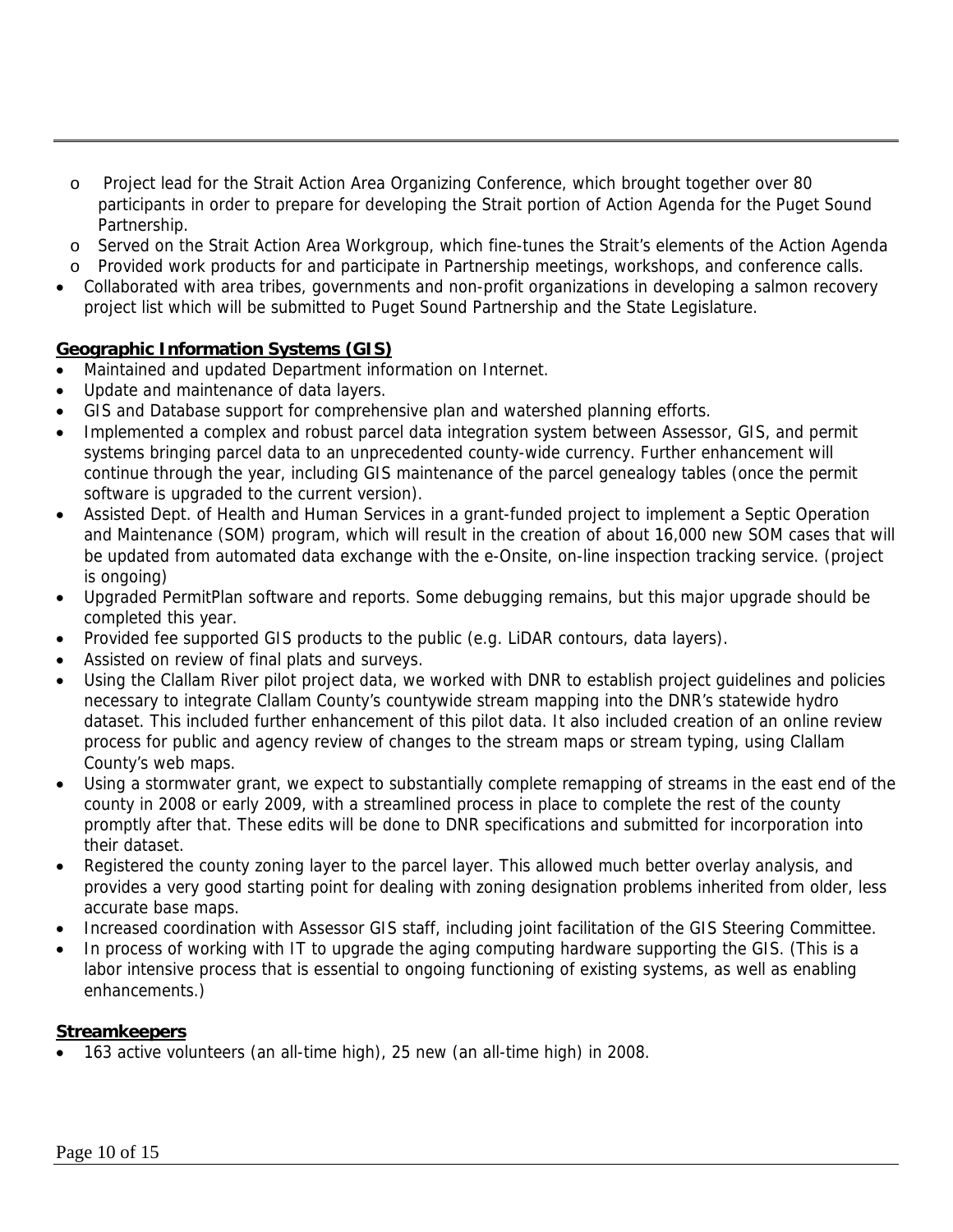- In 2007, volunteers logged  $\sim$  4100 hours (an all-time high), for in-kind value of  $\sim$  \$73,500.<sup>1</sup> This figure underestimates the true value, as much of the volunteer effort is highly technical and, if purchased in the market, would be worth \$50-\$100/hr.
- Volunteers are monitoring 39 ambient-monitoring sites on 16 streams, ranging from Sequim to Forks.
- Volunteers sampled at 69 bacterial-sampling sites on 19 streams, ranging from Sequim to Forks.
- Volunteers are forming new teams to sample McDonald Creek and the Hoko River.
- The Volunteers Research Team continues to analyze and report on of data findings.
- Continuing progress on project to analyze land use/land cover data and relate it to stream data. By the end of 2008, will correlate land-based watershed process indicators by contributing basin to monitoring sites. Then the Research Team will explore correlations to stream data.
- Research Team continues the effort to develop a multi-metric index of physical-habitat indicators.
- The Volunteer Education and Outreach team is developing PowerPoint presentations to present to a variety of community groups.
- Expanded and updated Clallam County Water Resources database.
- Worked with the WA Dept. of Ecology to help them interpret our biological assessment data for the combined 303(d)/305(b) list for 2008, and also to revise Streamkeepers' Quality Assurance Project Plan.
- Conducted ten volunteer training events and updated the Volunteer Handbook.
- Issued periodic "In the Flow" newsletters and continuously update our web site.
- Provided assistance on seven special projects in partnership with other agencies/entities.
- Preparing to begin implementation of the stormwater monitoring & data analysis component of the EPA grant DCD has received to design, adopt, and implement a comprehensive stormwater management plan.
- Continued outreach to watershed-planning, restoration, and salmon-recovery groups at work in Clallam County to collaborate on monitoring.
- Outreach to the Puget Sound Partnership on how best to incorporate volunteers into the task of saving Puget Sound, as well as on technical issues.
- Various agencies and organizations have used Streamkeepers' data in support of watershed management and restoration.

## **Salmon Restoration & Recovery**

 $\overline{a}$ 

- Began operating as two independent lead entities and provided organizational support to both the new North Pacific Coast Lead Entity organization (NPCLE) and the North Olympic Peninsula Lead Entity (NOPLE) for Salmon Restoration.
- NPCLE brought citizens into lead entity group organization for project ranking and forms Technical Review Group. Citizen participation greatly increased in NPCLE, and Jefferson County welcomed to the process and bylaws approved.
- The North Pacific Coast LE participated in the formation of a regional coastal organization known as the Washington Coast Sustainable Salmon Partnership.
- North Pacific Coast conducted its first individual grant round in 2007 for Salmon Recovery Funding Board grants.
- North Olympic Peninsula Lead Entity did a major revision of its strategy in the first quarter of 2008.

Page 11 of 15 <sup>1</sup> (Using the value of \$17.92/hr for volunteer time - established by Independent Sector in 2006.)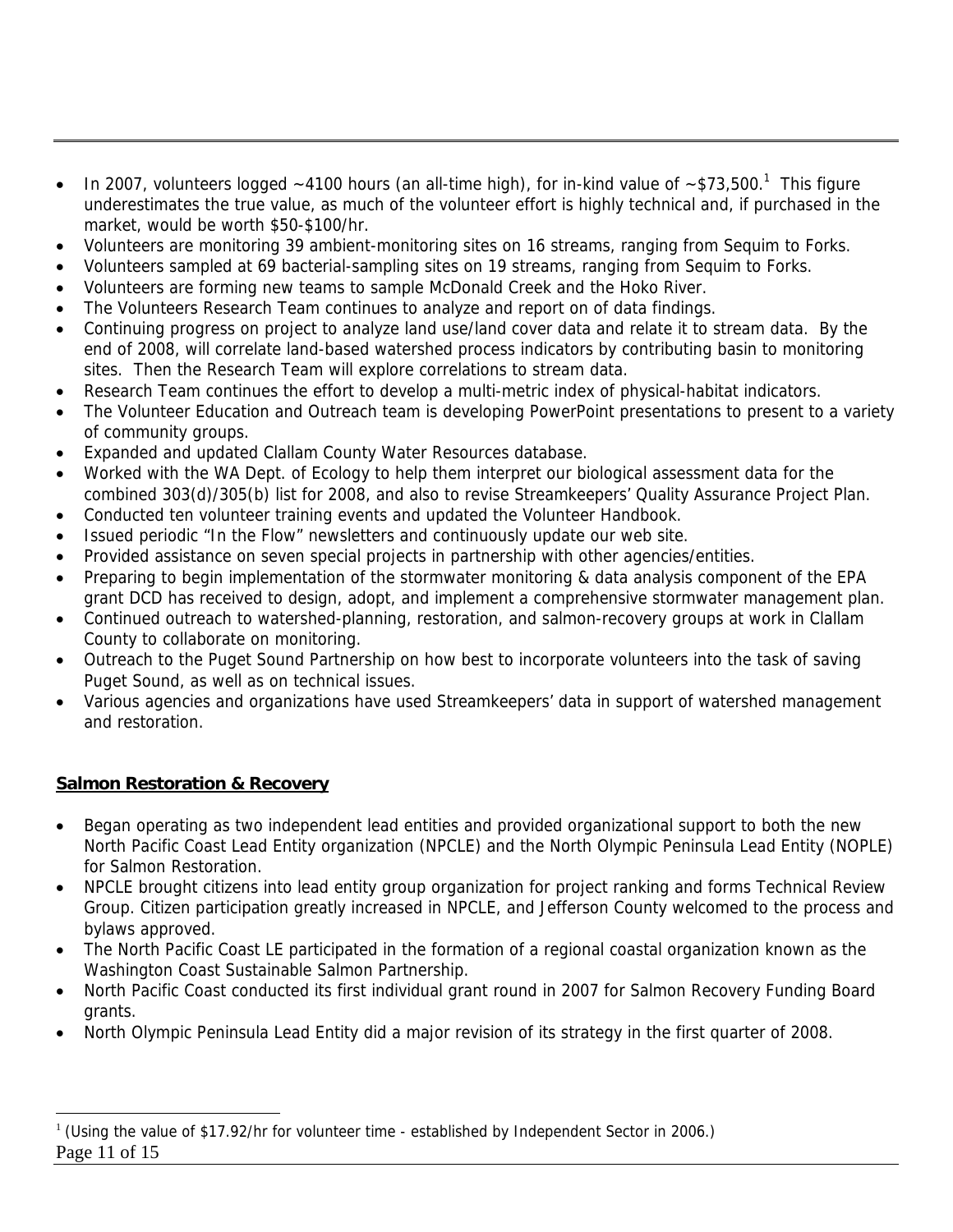- North Olympic Peninsula also did a major reworking in 2008 of its three-year capital work plan which resulted in our first ever workplan that is now integrated across all watersheds and also has a prioritized project list.
- North Olympic LE worked on transitioning into salmon recovery implementation and emphasis on ecosystem restoration.
- For the first time, the North Olympic LE received a separate funding allocation for summer chum restoration work.
- Discussions began between North Olympic LE and the Hood Canal Coordinating Council on a future joint process for summer chum funding.
- The North Olympic Peninsula Lead Entity received almost \$4 million in new capital project monies (with a small percentage for non-capital needs) from the State Legislature's Puget Sound Acquisition and Restoration funding as part of the clean up of Puget Sound. This will fund needed salmon restoration projects across our watersheds.
- Began discussions with Hood Canal about future joint planning process.
- Both the North Pacific Coast LE & North Olympic LE populated WDFW's Habitat Work Schedule with local salmon restoration and recovery active and proposed projects.
- NOPLE helped support the creation of a draft WRIA 19 salmon recovery plan.
- North Olympic Peninsula hosted its first intern from Western Washington University's Huxley Environmental School located at Peninsula College.
- North Olympic Peninsula LE begins a collaborative relationship with the Puget Sound Partnership.
- North Pacific Coast LE begins a collaborative relationship with the Washington Coast Sustainable Salmon Partnership.
- North Olympic LE supported the submittal of research from the Nearshore Assessment of Juvenile Salmonids to NOAA for reconsideration of WRIA 19 in regards to ESA listed Puget Sound Chinook.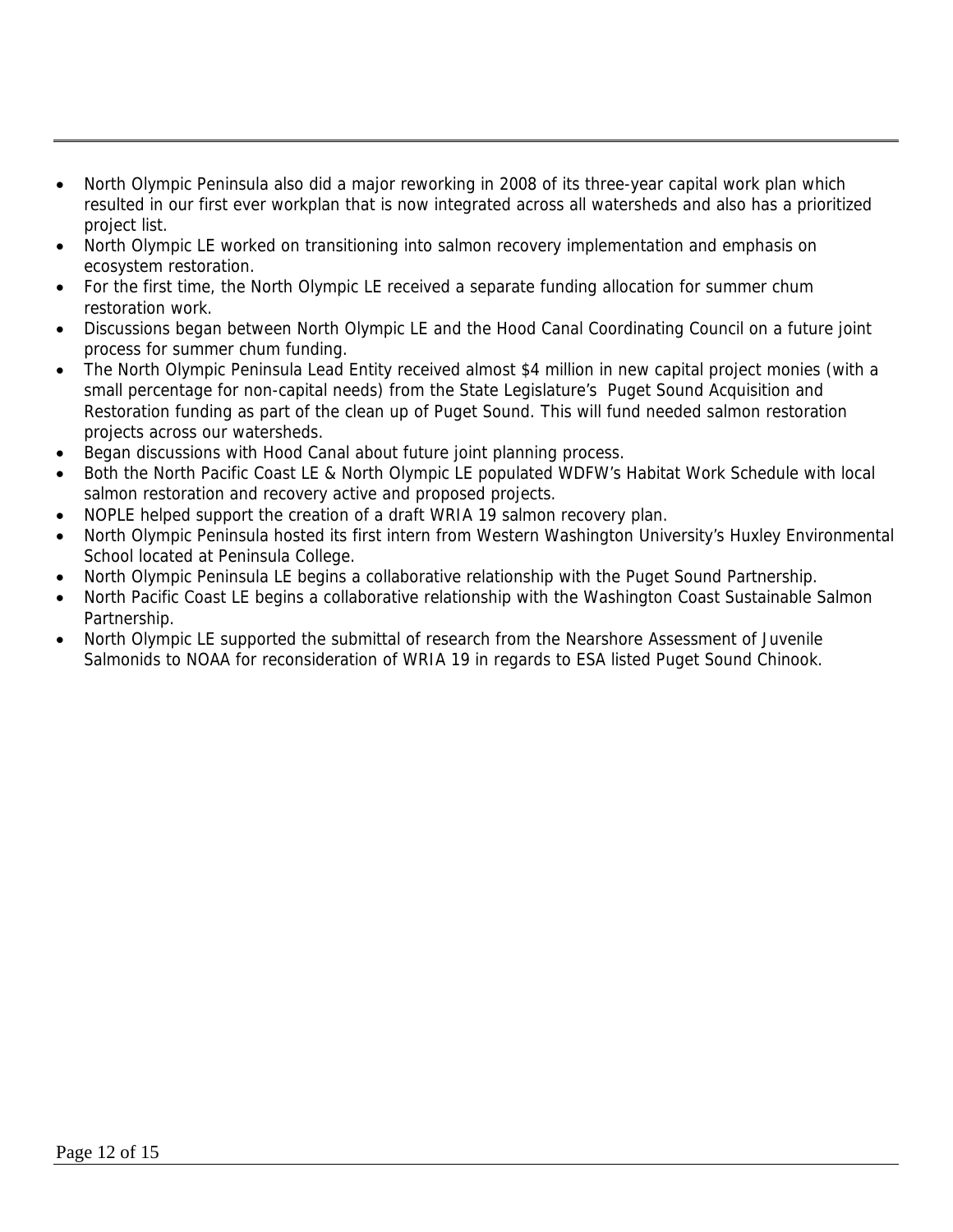# **Workload Indicators:**

|                                                                                                                 | 2006 Actual | 2007 Actual                                                    | 6/30/08<br>Actual | 2009<br>Estimate |
|-----------------------------------------------------------------------------------------------------------------|-------------|----------------------------------------------------------------|-------------------|------------------|
| Building Permits (includes sign & critical area<br>review)                                                      | 1,000       | 910                                                            | 414               | 627              |
| <b>Building Inspections</b>                                                                                     | 12,209      | 10764                                                          | 4294              | 7529             |
| Boundary Line Adjustments and Lot Combinations<br>$BLA + Lot Cmb$                                               | 32          | 32                                                             | 15                | 25               |
| Land Division Applications Received total LDV -                                                                 | 128         | 84                                                             | 26                | 40               |
| lot comb                                                                                                        | 112         | 80                                                             | 34                | 60               |
| Land Division Final Plats Received<br>Critical Area Review (* including those associated<br>with other permits) | 147         | $251*$                                                         | 110               | 200              |
| State Environmental Policy Act Review<br>ECL cases + SEPA reviews on other pmts                                 | 114         | 39                                                             | 24                | 40               |
| Shoreline Permits (not associated with other<br>permit)                                                         | 31          | 25                                                             | 7                 | 14               |
| Variances                                                                                                       | 9           | 5                                                              | 6                 | 8                |
| <b>Conditional Use Permit</b>                                                                                   | 4           | 6                                                              | 6                 | 7                |
| <b>Class IV Forest Practice</b>                                                                                 | 11          | 4                                                              | 4                 | 4                |
| <b>Wireless Communication Facilities</b>                                                                        | 3           | 5                                                              | 1                 | 4                |
| Comprehensive Plan/Zoning Amendment<br>Applications                                                             | 8           | 1                                                              | 1                 | 2                |
| <b>Current Use Assessment Applications</b>                                                                      | 50          | 71                                                             | 25                | 50               |
| Project Review                                                                                                  | 79          | 97                                                             | 32                | 60               |
| Code Enforcement - Requests for Investigation                                                                   |             | 452                                                            | 235               | 400              |
| Code Enforcement - estimated junk vehicles<br>disposed of                                                       |             | 2,500                                                          | 200               | 1000             |
| Other                                                                                                           | load.       | See list of 2008 accomplishments for other indications of work |                   |                  |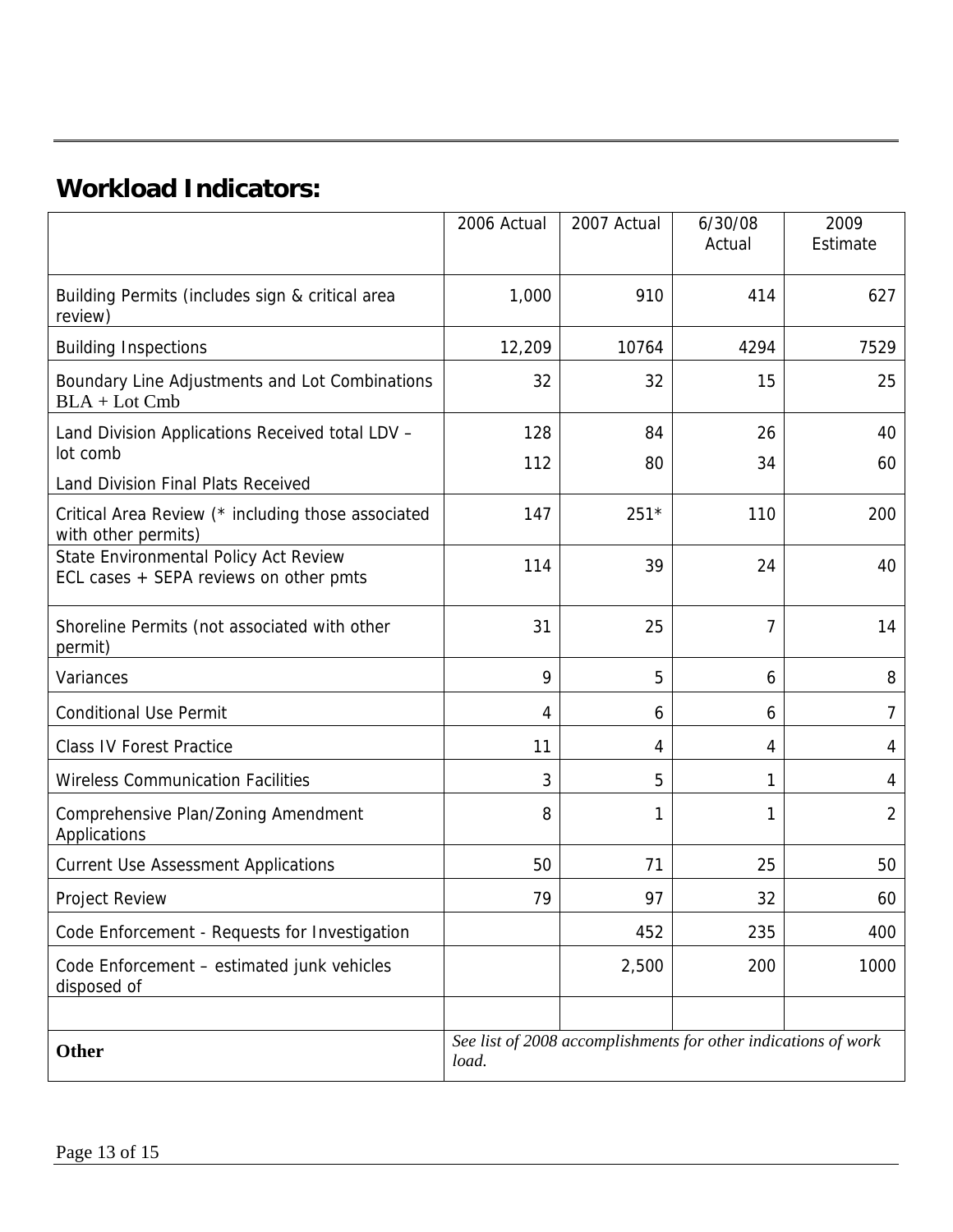# **Staffing Level:**

|                              | 2006 Actual | 2007<br>Actual | 6/30/08<br>Actual | 2009<br><b>Budget</b> |
|------------------------------|-------------|----------------|-------------------|-----------------------|
| <b>Full Time Equivalents</b> | 28.53       | 31.05          | 29.68             | 28.81                 |

# **Operating Budget**

# **Revenues:**

|                                       | 2006 Actual | 2007 Actual | 6/30/08     | 2009          |
|---------------------------------------|-------------|-------------|-------------|---------------|
|                                       |             |             | Actual      | <b>Budget</b> |
| Taxes                                 | 0           | 0           | 0           | 0             |
| Licenses and Permits                  | 655,097     | 618,661     | 343,937     | 532,849       |
| Intergovernmental Revenues            | 651,170     | 862,399     | 212,856     | 1,329,164     |
| <b>Charges for Goods and Services</b> | 653,580     | 477,951     | 221,162     | 311,832       |
| <b>Fines and Forfeits</b>             | 0           | 650         | 1,050       | 1,000         |
| Miscellaneous Revenues                | $-624$      | 0           | $\Omega$    | 0             |
| Non-Revenues                          | 0           | $\mathbf 0$ | $\Omega$    | 0             |
| <b>Other Financing Sources</b>        | 0           | 0           | 0           | 0             |
| <b>General Tax Support</b>            | 258,591     | 595,376     | 368,243     | 930,488       |
| <b>TOTAL</b>                          | \$2,217,814 | \$2,441,467 | \$1,147,248 | \$3,105,333   |

# **Expenditures:**

|                                        | 2006 Actual | 2007 Actual | 6/30/08<br>Actual | 2009<br><b>Budget</b> |
|----------------------------------------|-------------|-------------|-------------------|-----------------------|
| Salaries and Wages                     | 1,207,131   | 1,417,753   | 727,047           | 1,533,945             |
| <b>Personnel Benefits</b>              | 214,111     | 461,823     | 242,862           | 512,571               |
| <b>Supplies</b>                        | 55,186      | 78,232      | 22,686            | 71,756                |
| Other Services and Charges             | 509,390     | 422,417     | 132,972           | 939,748               |
| <b>Intergovernmental Services</b>      | 0           | 16,025      | 23                | 25                    |
| <b>Interfund Payments for Services</b> | 208,944     | 45,217      | 21,657            | 47,288                |
| Capital Outlay                         | 23,052      | 0           | 0                 |                       |
| <b>TOTAL</b>                           | \$2,217,814 | \$2,441,467 | \$1,147,248       | \$3,105,333           |